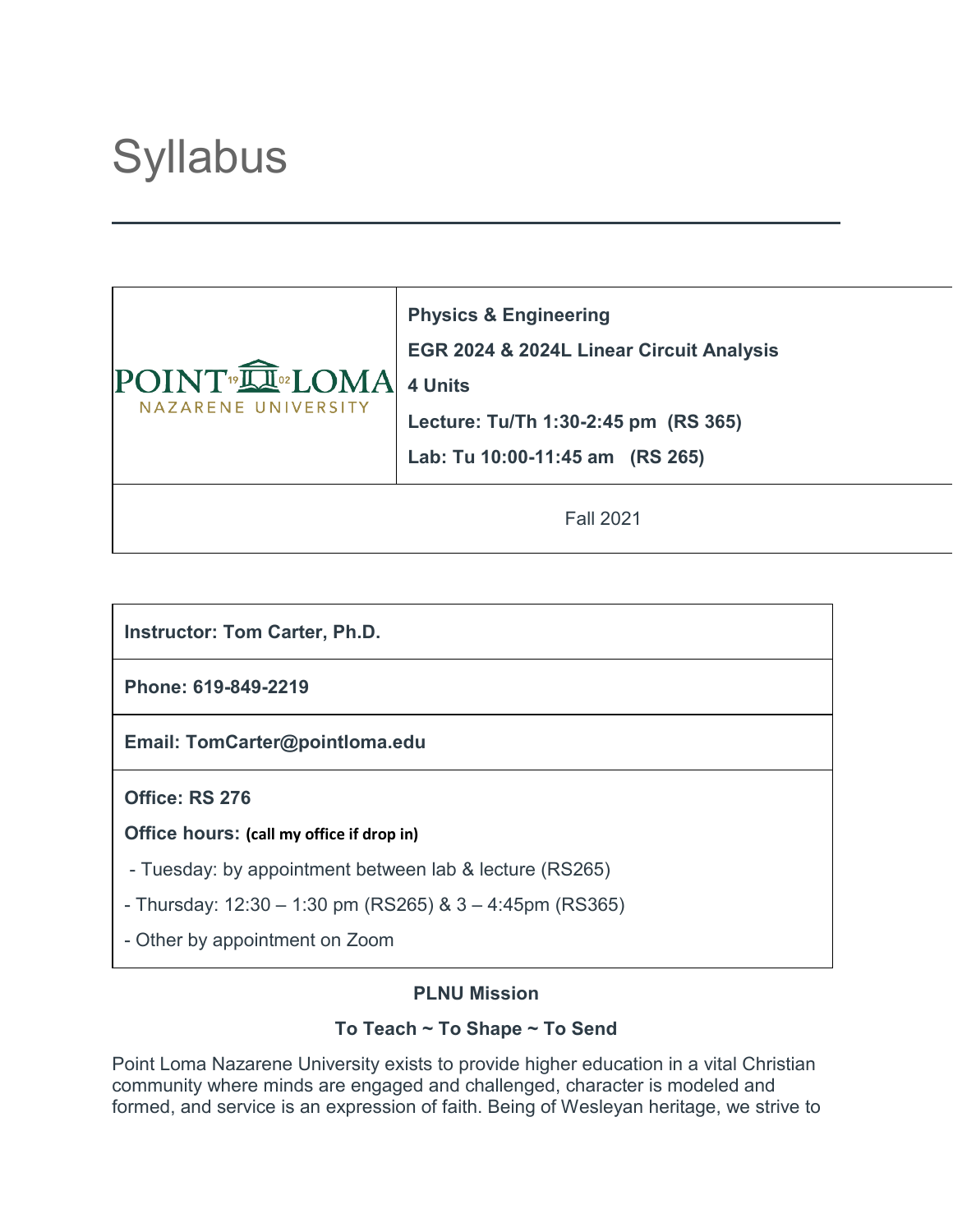be a learning community where grace is foundational, truth is pursued, and holiness is a way of life.

#### **Department Mission**

The Physics and Engineering Department at PLNU provides strong programs of study in the fields of Physics and Engineering. Our students are well prepared for graduate studies and careers in scientific and engineering fields. We emphasize a collaborative learning environment which allows students to thrive academically, build personal confidence, and develop interpersonal skills. We provide a Christian environment for students to learn values and judgment, and pursue integration of modern scientific knowledge and Christian faith.

#### **COURSE DESCRIPTION**

# *EGR2024 Electric Circuits Analysis (3)*

Theory and analysis of electrical and electronics circuits. Topics include basic circuit elements, laws of circuit analysis, Kirchoff's laws, loop and nodal analysis, differential equations for modeling electronic circuits, AC and DC analysis, transient analysis, complex impedance and steady state analysis, Laplace Transforms, and frequency domain analysis.

# *EGR2024L Electric Circuits Analysis Lab (1)*

A lab course designed for a hands-on exploration of Electronics Circuits Analysis.

# **COURSE LEARNING OUTCOMES**

- 1. You will be able to explain and apply basic electrical principles to analyze linear DC and AC circuits, including KVL, KCL and various circuit topologies.
- 2. You will be able to apply circuit theorems to find voltage, current, and power in linear DC & AC circuits, including voltage and current division, mesh and node analysis, superposition, and Thevenin and Norton equivalencies.
- 3. You will be able to describe basic waveforms, define, measure and calculate key parameters such as period, frequency, phase of periodic signals.
- 4. You will be able to calculate the transient response of linear DC RC, RL & RLC circuits, including time constants, initial and final conditions, and response in switched DC circuits.
- 5. You will be able to analyze the sinusoidal steady-state response of linear AC circuits using phasors.
- 6. You will be able to analyze the full response of linear AC circuits using Laplace Transforms and assess implications across the frequency domain.
- 7. You will be able to understand, build and test linear circuits from discrete components and utilize basic electrical test equipment, signal generators and power supplies.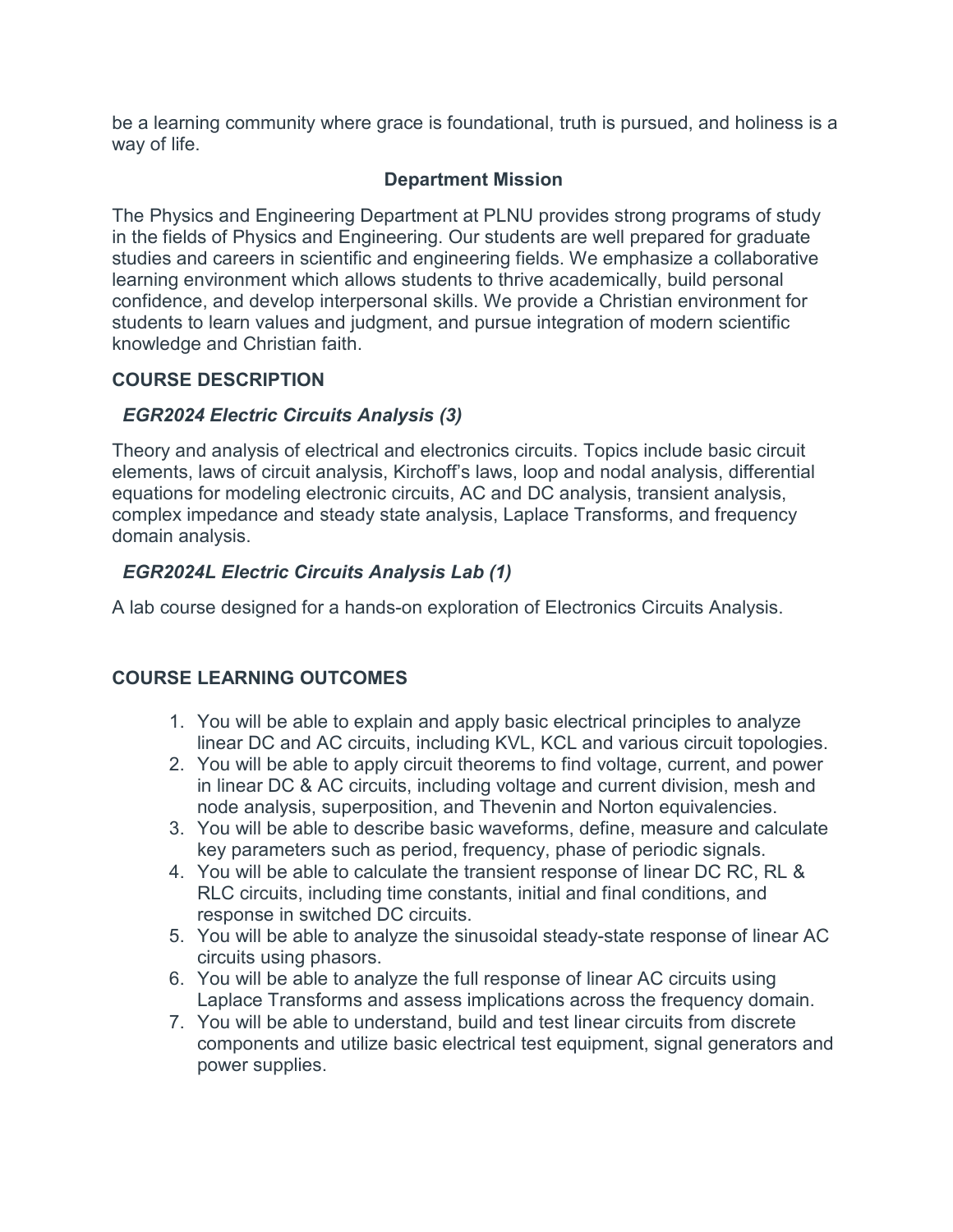8. You will learn rudimentary skills for group collaboration focused on joint topic investigation, as well as lab and project execution/documentation/demonstrations

# **REQUIRED TEXTS AND RECOMMENDED STUDY RESOURCES**

'*The Analysis and Design of Linear Circuits'*, 8th Edition, by Roland Thomas, Albert Rosa, & Gregory Toussaint, 2016

# **COURSE CREDIT HOUR INFORMATION**

In the interest of providing sufficient time to accomplish the stated Course Learning Outcomes, this class meets the PLNU credit hour policy for a 4 unit class (including lab) taught over 15 weeks. Specific details about how the class meets the credit hour requirement can be provided upon request. (Based on 37.5 hours of student engagement per credit hour.)

| Category                                 | <b>Time Expectation in Hours</b> |
|------------------------------------------|----------------------------------|
| Lectures                                 | 33                               |
| Lab/Projects                             | 26                               |
| <b>Homework Assignments</b>              | 50                               |
| Reading Text, Review & Group Discussions | 35                               |
| Exams                                    | 6                                |
| <b>Total Hours</b>                       | 150                              |

# **Distribution of Student Learning Hours**

# **ASSESSMENT AND GRADING**

#### **Graded Components**

• **Labs & Projects:** Labs will be conducted with assigned groups according to provided instructions. The lab reports are due at the scheduled dates and times (typically Tuesday at the end of lab period), and submitted ONLY in Word, Excel, or .pdf format in Canvas (pictures of equations, circuit diagrams, set up, measurements, graphs, etc. may be embedded as long as legible). Up to 10% extra credit will be awarded for work done on the "If you have time"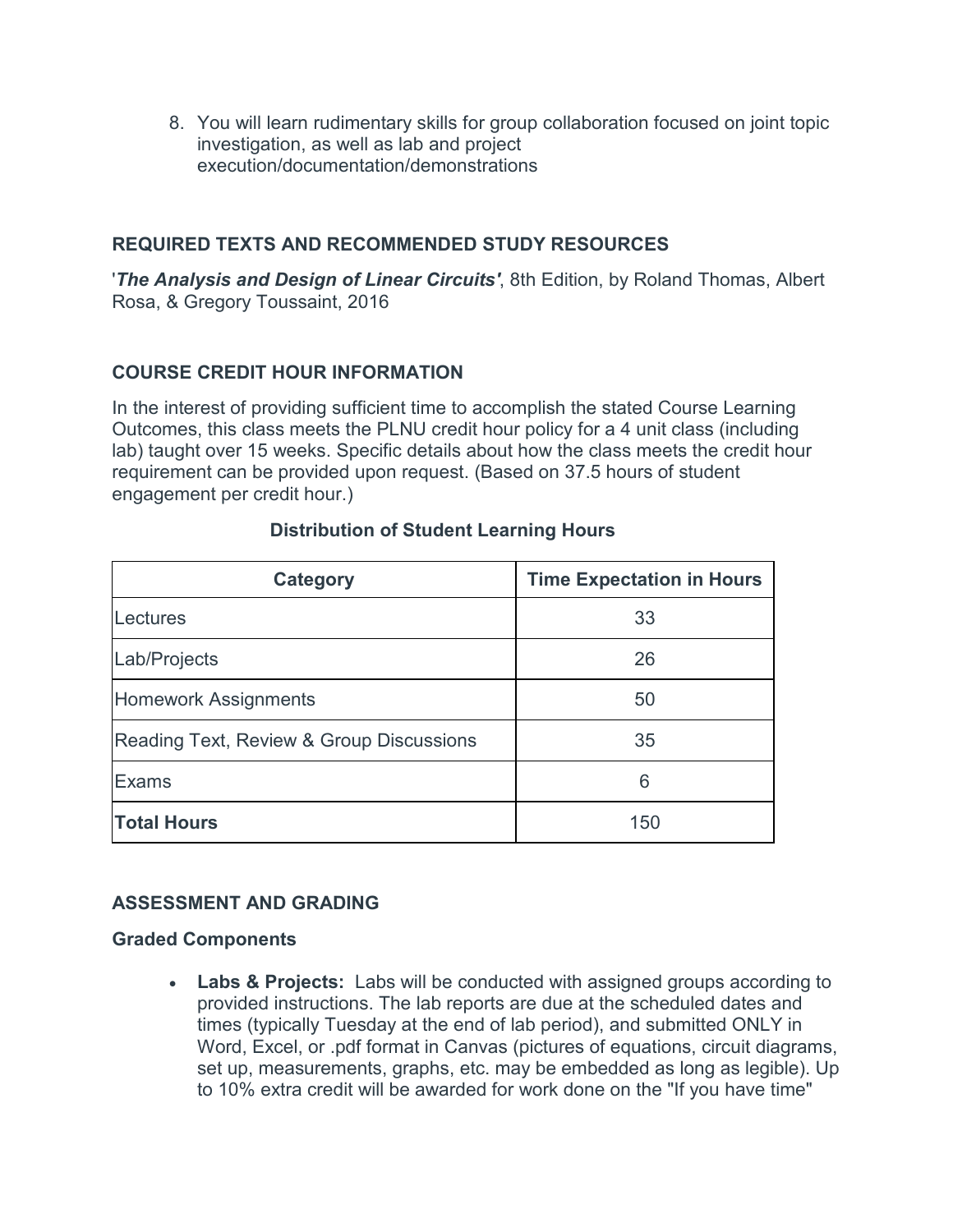problems at the end of the lab, which may be turned in later (but before the next lab). A single grade will be given to each assigned groups (for all who participate). In addition, as part of the lab grade, each group will do a final project demonstrating an application of a reasonable technical implementation learned in the semester. This project will be graded on content (degree to which it shows knowledge of the subject), teamwork, creativity, execution and presentation. In this case the group will be asked to identify who in the group was responsible for which part and the group grade for the project may be increased or decreased by up to 20% based on the individual's contribution.

- **Homework**: Homework will be due at the scheduled dates and times (typically Thursday night at midnight the week after assigned) and submitted ONLY in Word, Excel, or .pdf format in Canvas (pictures of equations, circuit diagrams, set up, measurements, graphs, etc. may be embedded as long as legible). Homework feedback, if needed, will be posted in comments on Canvas upon completion of grading.
- **Collaborative Discussion Groups**: A general discussion question or set of related questions will be posted once a week (typically on Tuesday) which requires independent research and/or explanation. Each assigned group will address the question(s), including references used, and collaborate to get to their best answer(s) in a weekly Canvas Discussion. These discussions must be completed by the scheduled dates and times (typically Tuesday midnight, the week after assigned). Some of the topics will involve questions and problems with no single "right" answer. Those will be graded based on clarity, completeness of source references, collaboration and ability to independently research. In some cases, creativity may also be required and evaluated. Each group member should clearly specify what they did (with references) in investigating the question as part of their discussion. A grade will be given to each group and then adjusted up or down by up to 20% for each individual that participated based on an assessment of their contributed effort.
- **Midterm Examinations and Final Examination**. Midterm examinations and the Final examination will include problems and questions covering material assigned in the text as well as material presented in class. Personal notes, in your own handwriting of any length or format, may be used for the exams, along with a dedicated calculator (no cell phones or computers). No examination shall be missed without prior consent or a well-documented emergency beyond your control. A score of zero will be assigned for an examination that is missed without prior consent or a well-documented emergency beyond your control.
- **Late work will not be accepted** without prior consent, except for homework assignments which may be submitted up to a day late - grades for the portion of the homework submitted after the time due but within the grace period of one day will be reduced by 10%. To allow for unexpected personal issues, the lowest score during the semester for each of homework, labs (excluding final project) and group discussions will be dropped from the calculations of the overall grade.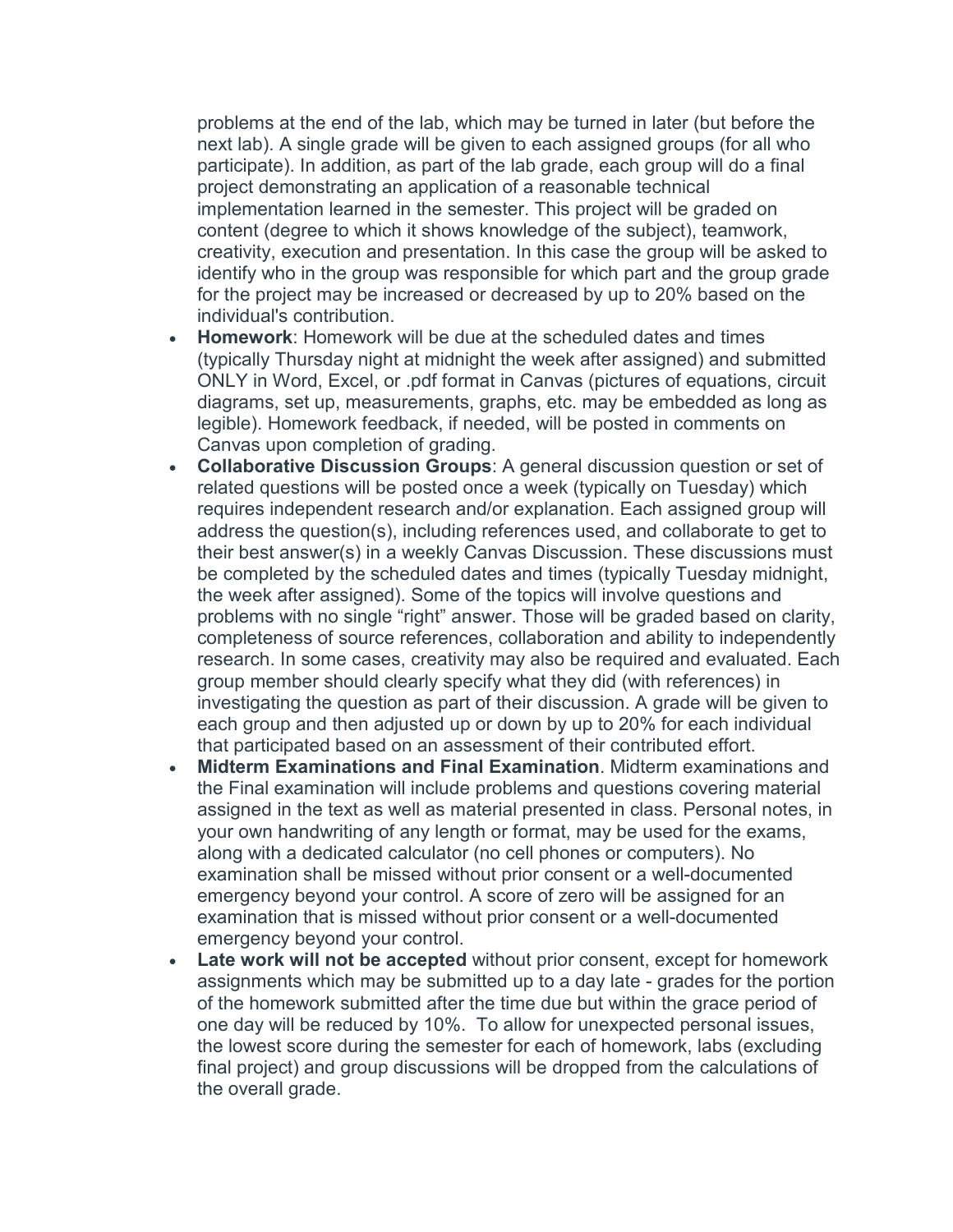• The examination schedule is included in the semester schedule. Note that Midterm Exams will be given during scheduled lab periods in order to provide additional time.

| <b>Grading Distribution</b>            | <b>Percent</b> |
|----------------------------------------|----------------|
| Two Midterms at 15% each               | 30             |
| <b>Final Exam</b>                      | 25             |
| Labs                                   | 20             |
| Homework                               | 20             |
| <b>Collaborative Group Discussions</b> | $\overline{5}$ |
| Total                                  | 100            |

# **Grading Scale**

Approximate minimal percentages required to obtain a given grade are:

| <b>Standard Grade Scale Based on Percentages</b> |            |         |         |         |            |
|--------------------------------------------------|------------|---------|---------|---------|------------|
|                                                  | А          | в       | С       | D       | F          |
|                                                  |            | 87-90   | 77-80   | 67-70   |            |
|                                                  | $93 - 100$ | 83-86.9 | 73-76.9 | 63-66.9 | $0 - 59.9$ |
|                                                  | 90-92.9    | 80-82.9 | 70-72.9 | 60-62.9 |            |

# **STATE AUTHORIZATION**

State authorization is a formal determination by a state that Point Loma Nazarene University is approved to conduct activities regulated by that state. In certain states outside California, Point Loma Nazarene University is not authorized to enroll online (distance education) students. If a student moves to another state after admission to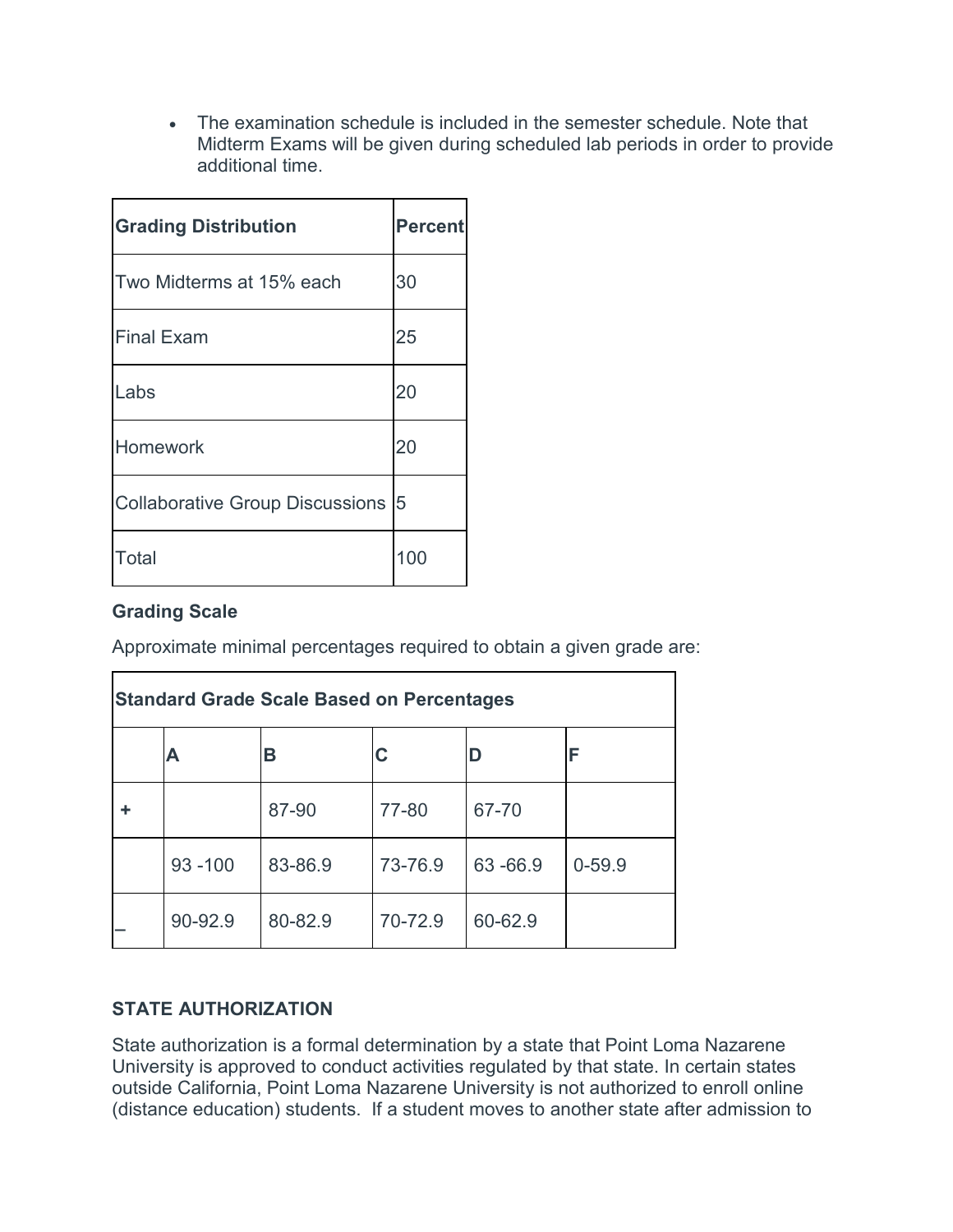the program and/or enrollment in an online course, continuation within the program and/or course will depend on whether Point Loma Nazarene University is authorized to offer distance education courses in that state. It is the student's responsibility to notify the institution of any change in his or her physical location. Refer to the map on State [AuthorizationLinks](https://www.pointloma.edu/offices/office-institutional-effectiveness-research/disclosures) to an external site. to view which states allow online (distance education) outside of California.

# **INCOMPLETES AND LATE ASSIGNMENTS**

All assignments are to be submitted/turned in by the time due —including assignments posted in Canvas. Incompletes will only be assigned in extremely unusual circumstances.

# **FINAL EXAM: DATE AND TIME**

The final exam date and time is set by the university at the beginning of the semester and may not be changed by the instructor. This schedule can be found on the university website and in th course calendar. No requests for early examinations will be approved. Only in the case that a student is required to take three exams during the same day of finals week, is an instructor authorized to consider changing the exam date and time for that particular student.

# **PLNU COPYRIGHT POLICY**

Point Loma Nazarene University, as a non-profit educational institution, is entitled by law to use materials protected by the US Copyright Act for classroom education. Any use of those materials outside the class may violate the law.

# **PLNU ACADEMIC HONESTY POLICY**

Students should demonstrate academic honesty by doing original work and by giving appropriate credit to the ideas of others. Academic dishonesty is the act of presenting information, ideas, and/or concepts as one's own when in reality they are the results of another person's creativity and effort. A faculty member who believes a situation involving academic dishonesty has been detected may assign a failing grade for that assignment or examination, or, depending on the seriousness of the offense, for the course. Faculty should follow and students may appeal using the procedure in the university Catalog. See [Academic PoliciesLinks](http://catalog.pointloma.edu/content.php?catoid=18&navoid=1278) to an external site. for definitions of kinds of academic dishonesty and for further policy information.

# **PLNU ACADEMIC ACCOMMODATIONS POLICY**

PLNU is committed to providing equal opportunity for participation in all its programs, services, and activities. Students with disabilities may request course-related accommodations by contacting the Educational Access Center (EAC), located in the Bond Academic Center [\(EAC@pointloma.edu](mailto:EAC@pointloma.edu) or 619-849-2486). Once a student's eligibility for an accommodation has been determined, the EAC will issue an academic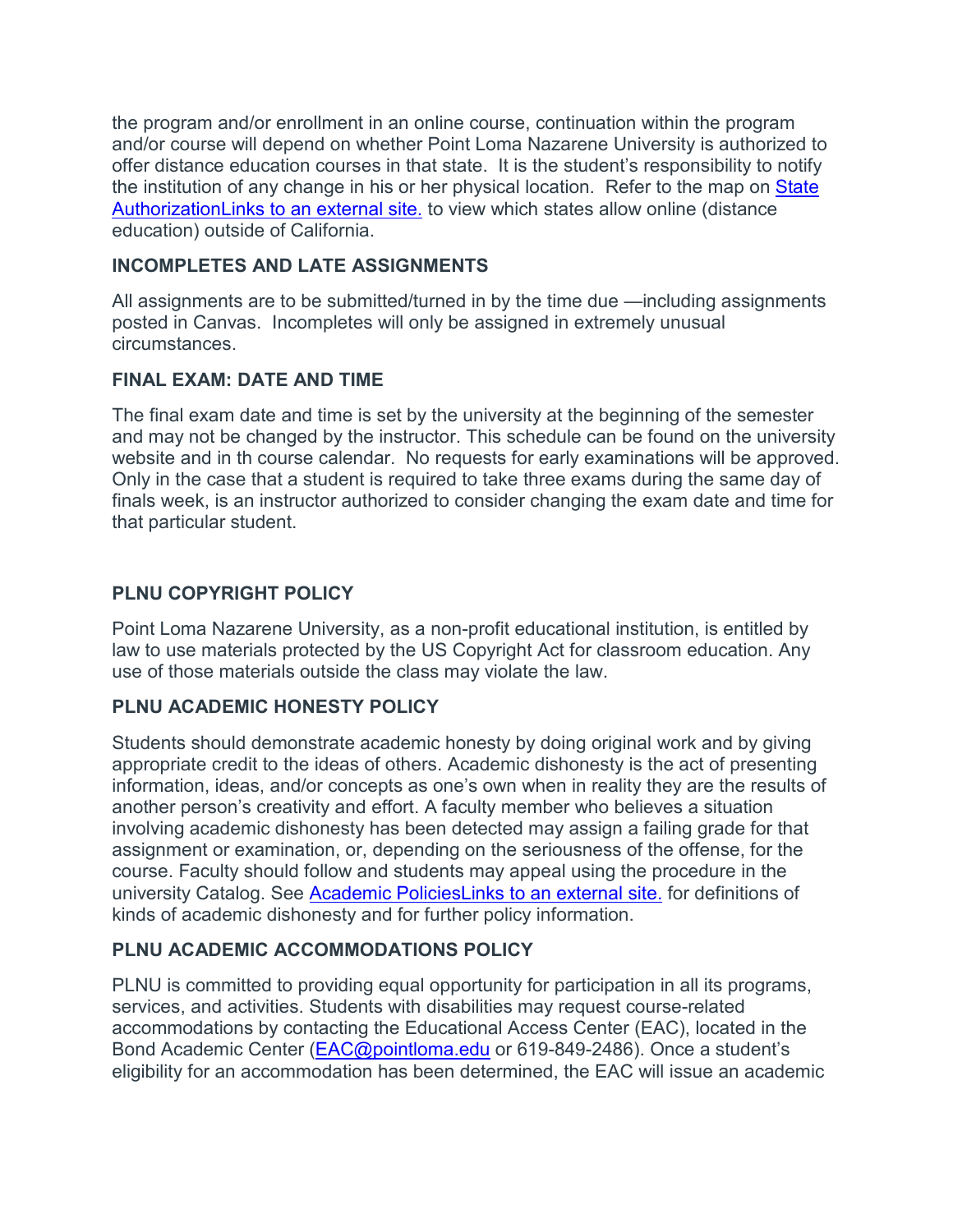accommodation plan ("AP") to all faculty who teach courses in which the student is enrolled each semester.

PLNU highly recommends that students speak with their professors during the first two weeks of each semester/term about the implementation of their AP in that particular course and/or if they do not wish to utilize some or all of the elements of their AP in that course.

Students who need accommodations for a disability should contact the EAC as early as possible (i.e., ideally before the beginning of the semester) to assure appropriate accommodations can be provided. It is the student's responsibility to make the first contact with the EAC.

# **PLNU ATTENDANCE AND PARTICIPATION POLICY**

Attendance (in class or online) is expected at each class session. In the event of an absence you are responsible for the material covered in class and the assignments given that day.

Regular and punctual attendance at all classes is considered essential to optimum academic achievement. If the student is absent from more than 10 percent of class meetings, the faculty member can file a written report which may result in de-enrollment. If the absences exceed 20 percent, the student may be de-enrolled without notice until the university drop date or, after that date, receive the appropriate grade for their work and participation. See [Academic PoliciesLinks](http://catalog.pointloma.edu/content.php?catoid=18&navoid=1278) to an external site. for further information about class attendance.

# **CLASS ENROLLMENT**

It is the student's responsibility to maintain his/her class schedule. Should the need arise to drop this course (personal emergencies, poor performance, etc.), the student has the responsibility to follow through (provided the drop date meets the stated calendar deadline established by the university), not the instructor. Simply ceasing to attend this course or failing to follow through to arrange for a change of registration (drop/add) may easily result in a grade of F on the official transcript.

#### **SPIRITUAL CARE**

Please be aware PLNU strives to be a place where you grow as whole persons. To this end, we provide resources for our students to encounter God and grow in their Christian faith. If students have questions, a desire to meet with the chaplain or have prayer requests you can contact the [Office of Spiritual Development](https://www.pointloma.edu/offices/spiritual-development) Links to an external site.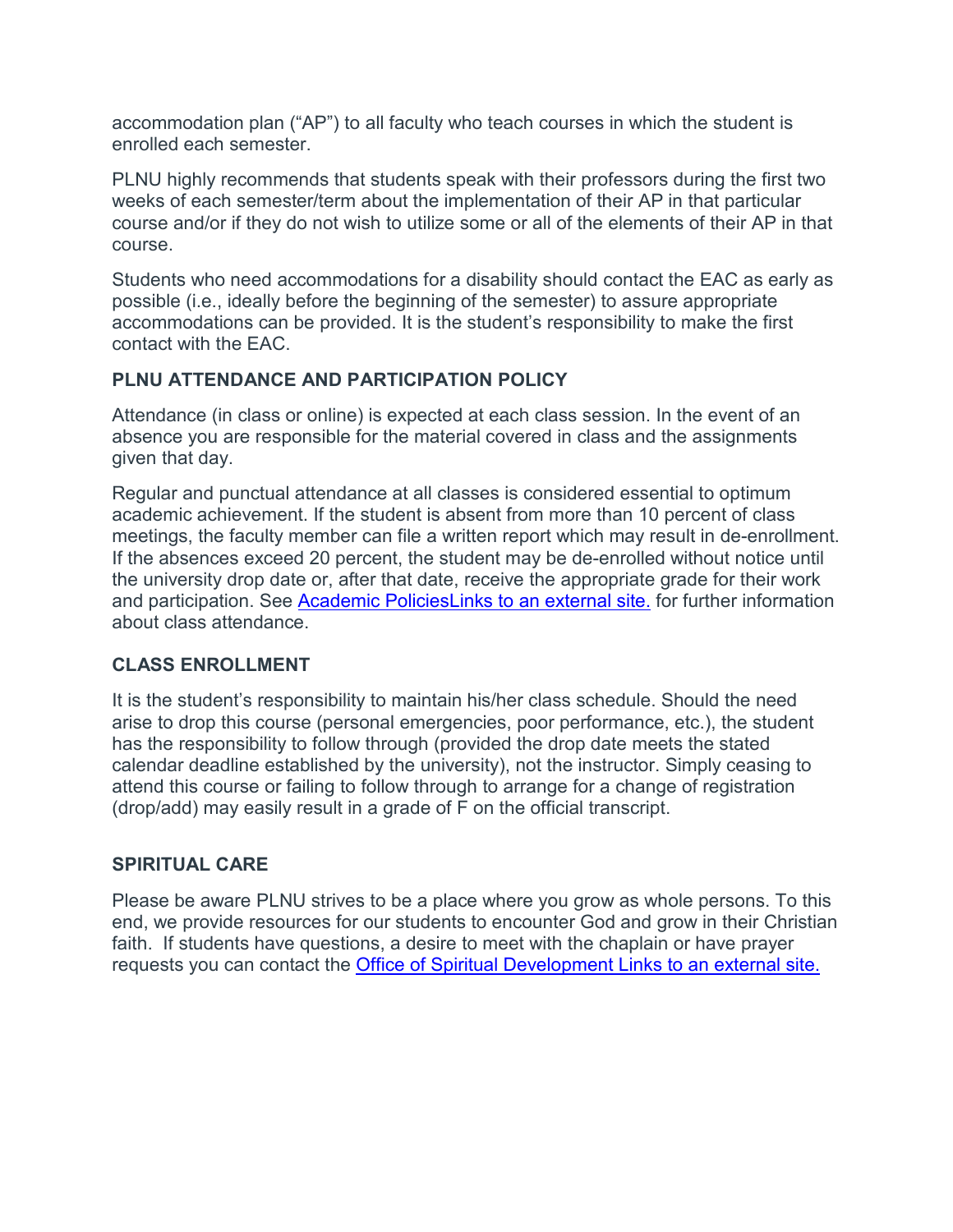# EGR 2024 & 2024L Course Syllabus

**Lecture: Tu/Th 1:30-2:45 pm (RS 365)**

**Lab: Tu 10:00-11:45 am (RS 265)**

# **Office hours (call my office if drop in):**

- Tuesday: by appointment between lab & lecture (RS265)
- $-$  Thursday: 12:30 1:30 pm (RS265) & 3 4:45pm (RS365)

- Other by appointment on Zoom

# **[Meet your Professor](https://canvas.pointloma.edu/courses/57932/pages/meet-your-instructor)**

# **COURSE SCHEDULE AND ASSIGNMENTS**

The full course syllabus may be found here: [Syllabus](https://canvas.pointloma.edu/courses/57932/pages/syllabus)

**Text**: '*The Analysis and Design of Linear Circuits'*, 8th Edition, by Roland Thomas, Albert Rosa, & Gregory Toussaint, 2016

If you desire to see your work organized by week, you are able to access the weekly [modules.](https://canvas.pointloma.edu/courses/57932/modules)

The table below provides the expected course schedule and material covered, by date

[\(pdf link here](https://canvas.pointloma.edu/courses/57932/files/4646050/download?wrap=1) [download\)](https://canvas.pointloma.edu/courses/57932/files/4646050/download?wrap=1).

|   | <b>LECTURE TENTATIVE TOPICS</b><br><i>(subject to change)</i> | <b>TEXT</b><br><b>SECTIONS</b> | <b>LAB</b>                      | Probable<br>Date |
|---|---------------------------------------------------------------|--------------------------------|---------------------------------|------------------|
| 1 | Introduction; Key Terms                                       | 1-1 to $1-3$                   |                                 | 9/2              |
| 2 | Circuit Elements; Analysis using KCL &<br><b>KVL</b>          | $2-1, 2-2, 2-3$                | Orientation & Basic<br>Circuits | 9/7              |
| 3 | Equivalent Circuits, Voltage/Current<br>Division              | $2-4, 2-5$                     |                                 | 9/9              |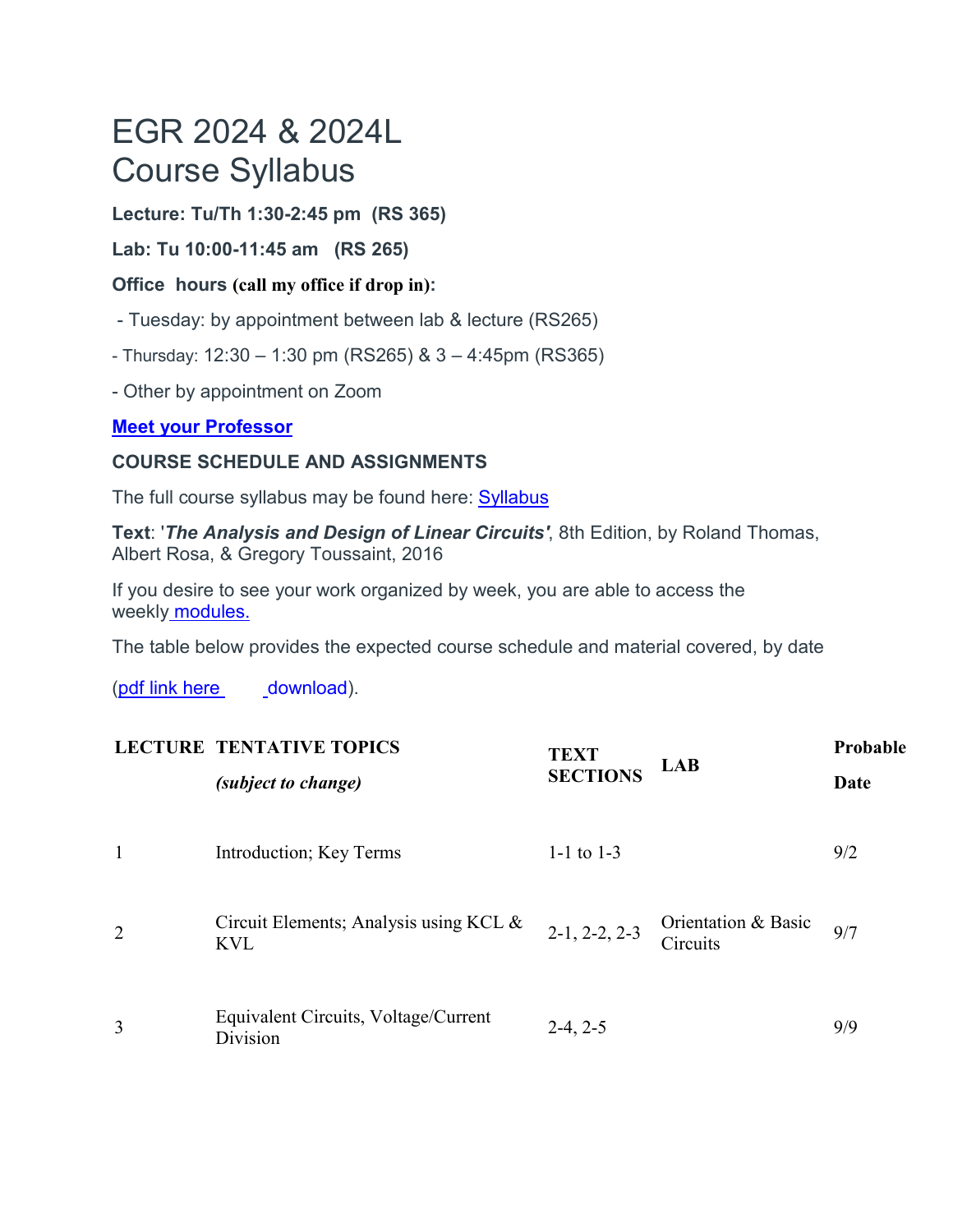| $\overline{4}$ | <b>Circuit Reduction</b>                          | $2 - 6$         | Resistor Fun                       | 9/14  |
|----------------|---------------------------------------------------|-----------------|------------------------------------|-------|
| 5              | Nodal Analysis, Mesh Analysis                     | $3-1, 3-2, 3-3$ |                                    | 9/16  |
| 6              | Nodal Analysis, Mesh Analysis (cont.)             |                 | Circuit Analysis                   | 9/21  |
| $\tau$         | Thevenin & Norton Equivalent, Interface<br>Design | $3-4, 3-5, 3-6$ |                                    | 9/23  |
| 8              | Thevenin & Norton Equivalent, (cont.)             |                 | I/F Analysis                       | 9/28  |
|                | Review/ Catch up                                  |                 |                                    | 9/30  |
| 9              | Signal Waveforms & Descriptors                    | 5-1 to $5-6$    | <b>Midterm I EXAM</b>              | 10/5  |
| 10             | Capacitors, Inductors; Equivalent C & L           | $6-1, 6-2, 6-4$ |                                    | 10/7  |
| 11             | RC and RL Circuits, First-Order Step<br>Response  | $7-1, 7-2$      | Intro to Inductors &<br>Capacitors | 10/12 |
| 12             | Dynamic Sources for RL & RC Circuits              | $7-3, 7-4$      |                                    | 10/14 |
| 13             | <b>RLC</b> Circuits                               | $7-5, 7-6$      | RL & RC Circuits                   | 10/19 |
| 14             | Phasors for AC Analysis                           | $8 - 1$         |                                    | 10/21 |
| 15             | Steady State AC Analysis with Phasors             | $8-2, 8-3$      | <b>RLC</b> Circuits                | 10/26 |
| 16             | <b>Steady State AC Circuit Techniques</b>         | 8-4 to 8-6      |                                    | 10/28 |